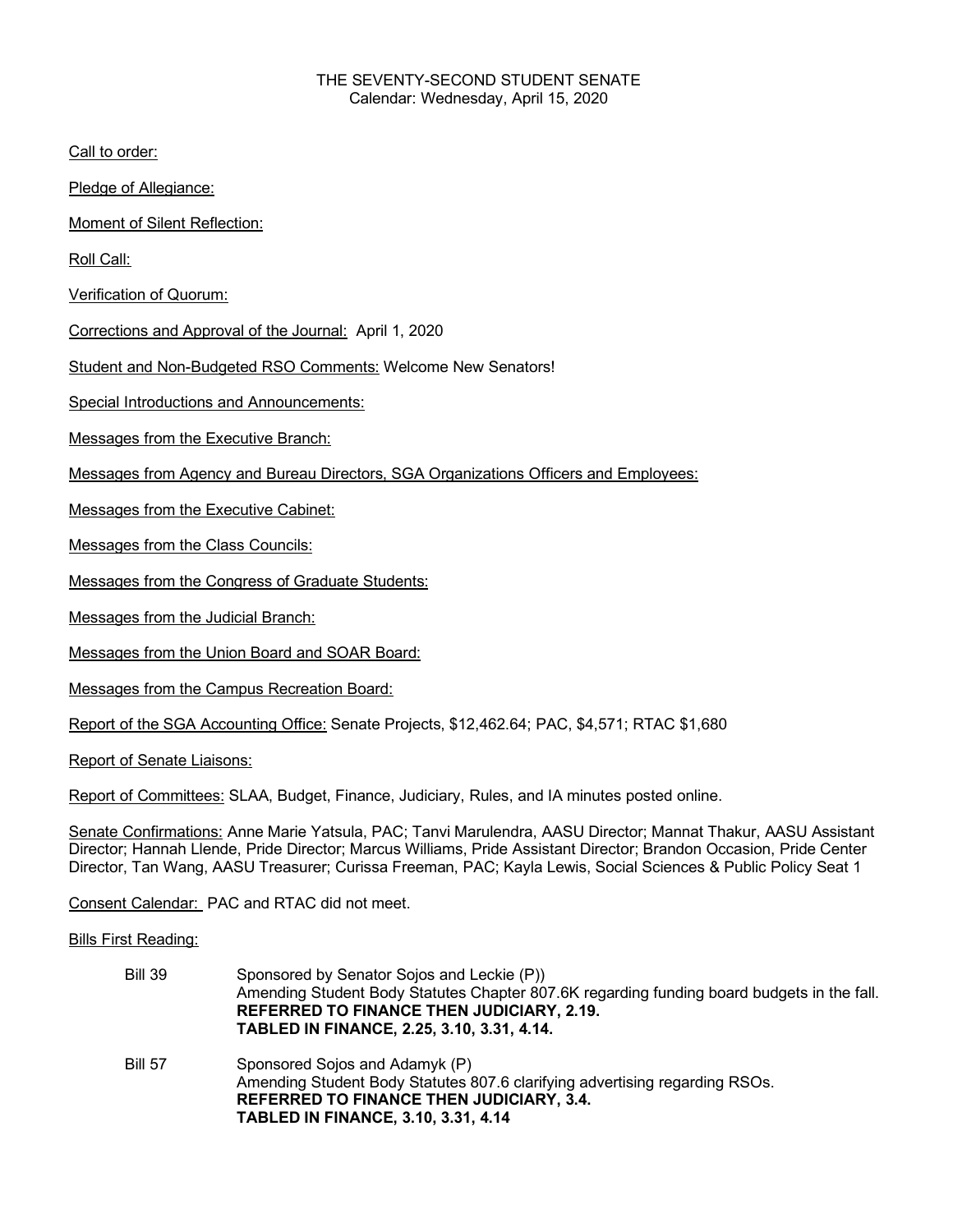| <b>Bill 58</b>               | Sponsored by Senator Sojos (P)<br>Amending Student Body Statutes 807.6G clarifying funding to organizations.<br>REFERRED TO FINANCE THEN JUDICIARY, 3.4.<br><b>TABLED IN FINANCE, 3.10, 3.31, 4.14</b>                                                                                                                                                                                                                                                                                            |
|------------------------------|---------------------------------------------------------------------------------------------------------------------------------------------------------------------------------------------------------------------------------------------------------------------------------------------------------------------------------------------------------------------------------------------------------------------------------------------------------------------------------------------------|
| <b>Bill 68</b>               | Sponsored by Senator Sojos (P)<br>Amending Student Body Statutes Chapter 807.6 regarding RTAC. REFERRED TO<br>FINANCE, THEN JUDICIARY, 3.11.<br>PASSED IN JUDICIARY, 4.6.                                                                                                                                                                                                                                                                                                                         |
| <b>Bill 70</b>               | Sponsored by Senator Ready (P), Adamyk (Co)<br>A transfer of \$8500 from Senate Projects to New Student & Family Programs to pay for<br>orientation bags. REFERRED TO SLAA THEN BUDGET, 3.11.<br>AMENDED AND TABLED IN SLAA, 3.30.<br>AMENDED AND PASSED IN SLAA, 4.13. TABLED IN BUDGET, 4.15.                                                                                                                                                                                                   |
| <b>Bill 71</b>               | Sponsored by Senator Ready (P), Adamyk (Co)<br>A transfer of \$8,675 from Executive Projects to New Student & Family Programs to pay for<br>orientation bags. REFERRED TO BUDGET, 3.11.<br><b>TABLED IN BUDGET, 3.31, 4.15.</b>                                                                                                                                                                                                                                                                   |
| <b>Bill 72</b>               | Sponsored by Senator Primozic (P)<br>Amending Student Body Statutes Chapter 303.2 regarding TLI Leadership.<br>REFERRED TO IA THEN JUDICIARY, 3.11.<br>PASSED IA, 4.14.                                                                                                                                                                                                                                                                                                                           |
| <b>Bill 75</b>               | Sponsored by Senator Sojos (P)<br>Amending Student Body Statutes Chapter 807.6G regarding travel funding limits.<br>REFERRED TO FINANCE THEN JUDICIARY, 4.1.                                                                                                                                                                                                                                                                                                                                      |
| <b>Bill 78</b>               | Sponsored by Senator Weber (P), Leckie & Slimak (Co)<br>Amending Student Body Statutes Chapter 400.5.                                                                                                                                                                                                                                                                                                                                                                                             |
| <b>Bill 79</b>               | Sponsored by Senator Lavender and Ready (P)<br>Amending Student Body Statutes Chapter 300.2.                                                                                                                                                                                                                                                                                                                                                                                                      |
| <b>Bill 80</b>               | Sponsored by Senator lavender and Ready (P)<br>Amending Student Body Statutes Chapter 300.4                                                                                                                                                                                                                                                                                                                                                                                                       |
| <b>Bills Second Reading:</b> |                                                                                                                                                                                                                                                                                                                                                                                                                                                                                                   |
| <b>Bill 62</b>               | Sponsored by Senator Villacorta & Gnanam (P), Murcia (Co)<br>Amending Student Body Statutes Chapter 1005.5 regarding amendments. GNANAM ADDED<br>AS PRIMARY SPONSOR AND MURCIA AS COSPONSOR BY VILLACORTA AND<br>PORTER. REFERRED TO JUDICIARY, 3.4. AMENDED AND PASSED IN JUDICIARY, 3.9.<br>Weber moves to send back to committee, Sojos seconds, Maymon objects. Ready calls the<br>question, England seconds, 29-12-0 REMANDED, 3.11.<br>TABLED IN JUDICIARY, 3.30. TABLED IN JUDICIARY, 4.6. |
| <b>Bill 66</b>               | Sponsored by Senators Villacorta & Acanda (P)<br>Amending Student Body Statutes Chapter 307 regarding changing the SGA application.<br>REFERRED TO INTERNAL AFFAIRS THEN TO JUDICIARY, 3.4.<br>PASSED IN IA, 3.31. PASSED IN JUDICIARY, 4.6.                                                                                                                                                                                                                                                      |
| <b>Bill 74</b>               | Sponsored by Senator Slimak (P)<br>A transfer of \$4314 from Senate Projects to Facilities for COB tables.<br><b>REFERRED TO SLAA THEN BUDGET, 3.11.</b><br>PASSED IN SLAA, 3.30. PASSED IN BUDGET, 3.31.<br>Slimak moves to table until after COVID-19. Murcia seconds.                                                                                                                                                                                                                          |